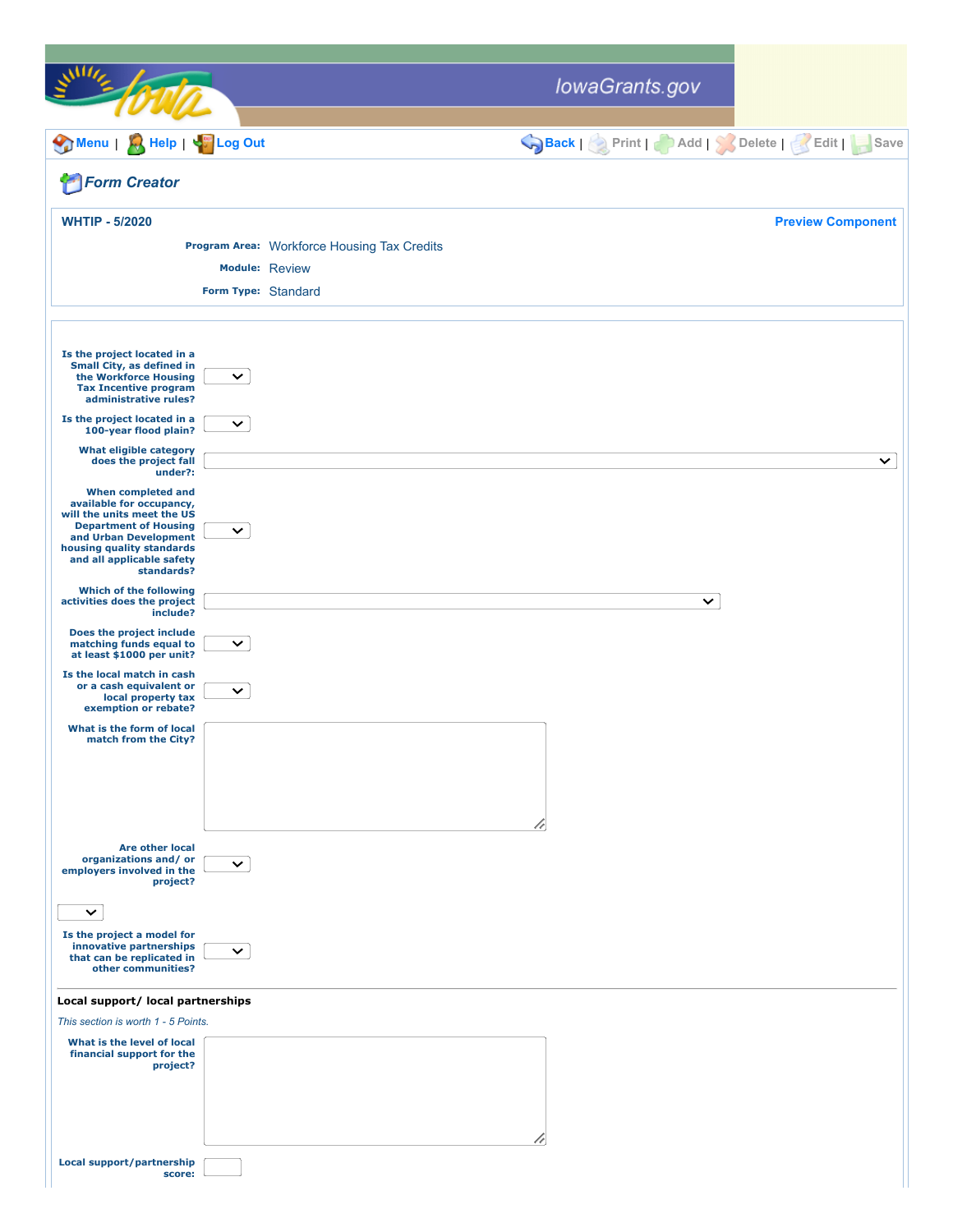| <b>Project Readiness</b>                                                                                                                                              |              |  |  |  |
|-----------------------------------------------------------------------------------------------------------------------------------------------------------------------|--------------|--|--|--|
| This section is worth 1 - 5 Points                                                                                                                                    |              |  |  |  |
| Does the developer have<br>site control of the<br>property at the time of<br>application?                                                                             | $\checkmark$ |  |  |  |
| Is infrastructure available<br>at the property?                                                                                                                       | $\checkmark$ |  |  |  |
| Are architectural plans for<br>the project complete?                                                                                                                  | $\checkmark$ |  |  |  |
| What is the project start<br>date?                                                                                                                                    |              |  |  |  |
| <b>Project Readiness Score:</b>                                                                                                                                       | /1           |  |  |  |
| <b>Developer capacity</b>                                                                                                                                             |              |  |  |  |
| This section is worth 1 - 3 Points.                                                                                                                                   |              |  |  |  |
| Has the developer applied                                                                                                                                             |              |  |  |  |
| for and completed a<br><b>Workforce Housing Tax</b><br><b>Credit project OR a similar</b><br>project?                                                                 | $\checkmark$ |  |  |  |
| <b>Does the construction</b><br>schedule indicate that the<br>project can be completed<br>within 3 years of award?                                                    | $\checkmark$ |  |  |  |
| <b>Developer Capacity score:</b>                                                                                                                                      |              |  |  |  |
| Economic growth/ economic case for housing                                                                                                                            |              |  |  |  |
| This section is worth 1 - 5 Points                                                                                                                                    |              |  |  |  |
| Has the community's<br>population increased in<br>the last 10 years?                                                                                                  | $\checkmark$ |  |  |  |
| Does the community have<br>a current housing needs<br>assessment identifying<br>housing needs in the<br>community? (Current=<br>completed within the last<br>5 years) | $\checkmark$ |  |  |  |
| Does the project address<br>the needs identified in the<br>housing needs<br>assessment?                                                                               | $\checkmark$ |  |  |  |
| <b>Project Scoring</b>                                                                                                                                                |              |  |  |  |
| <b>Project Need</b>                                                                                                                                                   |              |  |  |  |
| This section is worth 1 - 5 Points                                                                                                                                    |              |  |  |  |
| What is the community's<br>current vacancy rate?                                                                                                                      | h            |  |  |  |
| <b>Project Need Score:</b>                                                                                                                                            |              |  |  |  |
| <b>Has the community</b><br>recently experienced a<br>local industry expansion<br>resulting in job growth?                                                            | $\checkmark$ |  |  |  |
| <b>Does the application</b><br>document that housing is<br>a barrier to job growth in<br>the community? (through<br>letters, etc. from local<br>employers)            | $\checkmark$ |  |  |  |
| Are there local<br>expansions/ projects<br>planned that will create                                                                                                   | $\checkmark$ |  |  |  |